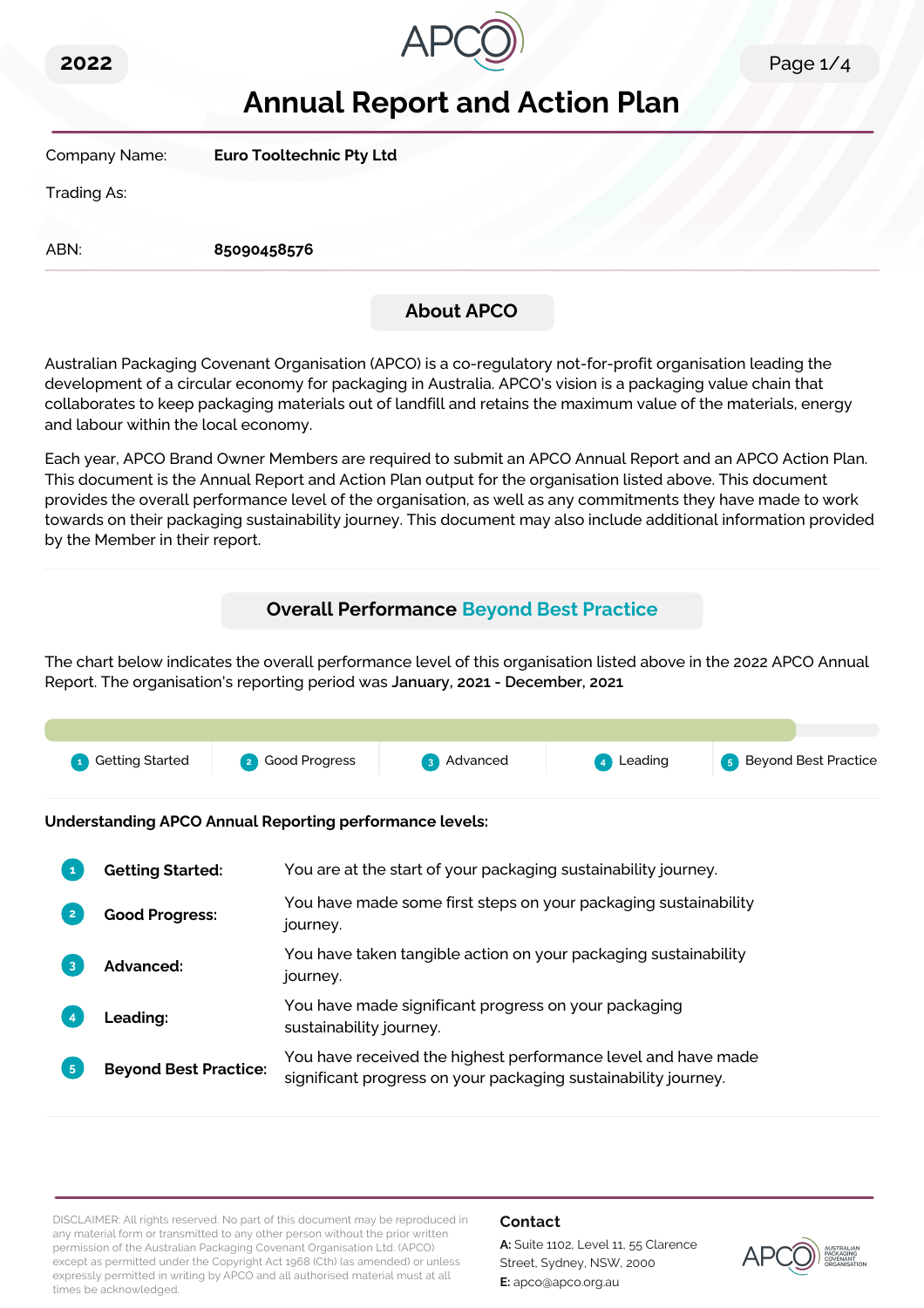

# **Additional Information**

The information below indicates additional information that the organisation included in their APCO Annual Report.

**Please tell us about any innovative packaging sustainability initiatives you have implemented during your chosen 12 month reporting period.**

We have heavily reduced the use of plastic strapping in our warehouse operation. Only cartons which exceed a weight of around 15 - 20 kgs get strapped using our strapping machines. The rest of the cartons only get taped. We were able to heavily reduce the usage of plastic strapping without compromising transport and product safety.

Please tell us of any constraints you may have had during your chosen 12 month reporting period that has **impacted on your packaging sustainability initiatives and Covenant obligations.**

Dealing with German Power Tools companies, the standards are already high in order to comply with their own local laws, requirements and own company policies as well as their company vision in terms of commitment to the environment:

Festool Germany Vision Statement:

Environmental policy is part of the company's sustainability management system.

To us, sustainability means providing future generations with the same opportunities as the current generation.

Taking into consideration current global mega trends, we are convinced that there are three relevant environmental impacts for us:

Climate change

In the wake of global climate change, we consider it to be our job to help counteract it. We can do this by reducing relative CO₂ emissions.

Scarcity of resources

Resources are finite worldwide. To ensure equal opportunities for future generations, resources must be protected and maintained. We do this by reducing relative material consumption.

Health protection

To preserve the health of our users in the long term, we consider it to be our responsibility to reduce emissions and avoid the use of hazardous substances.

We see compliance with legal requirements as the minimum to be done here to satisfy this. So we use the best available technology in all aspects, insofar as economically viable. The realization of environmental policy is secured by the implementation and maintenance of environmental management. Our commitment

As a manufacturer of power tools, we are conscious of how we affect the environment. By implementing environmental policy in sustainability management, we have already been able to carry out some environmental projects. Our commitment stretches across the entire value-added chain. We face new challenges daily here and set ourselves new objectives for improving our environmental performance.

# **APCO Action Plan Commitments**

For each of the Packaging Sustainability Framework criteria listed below, a description is provided along with the

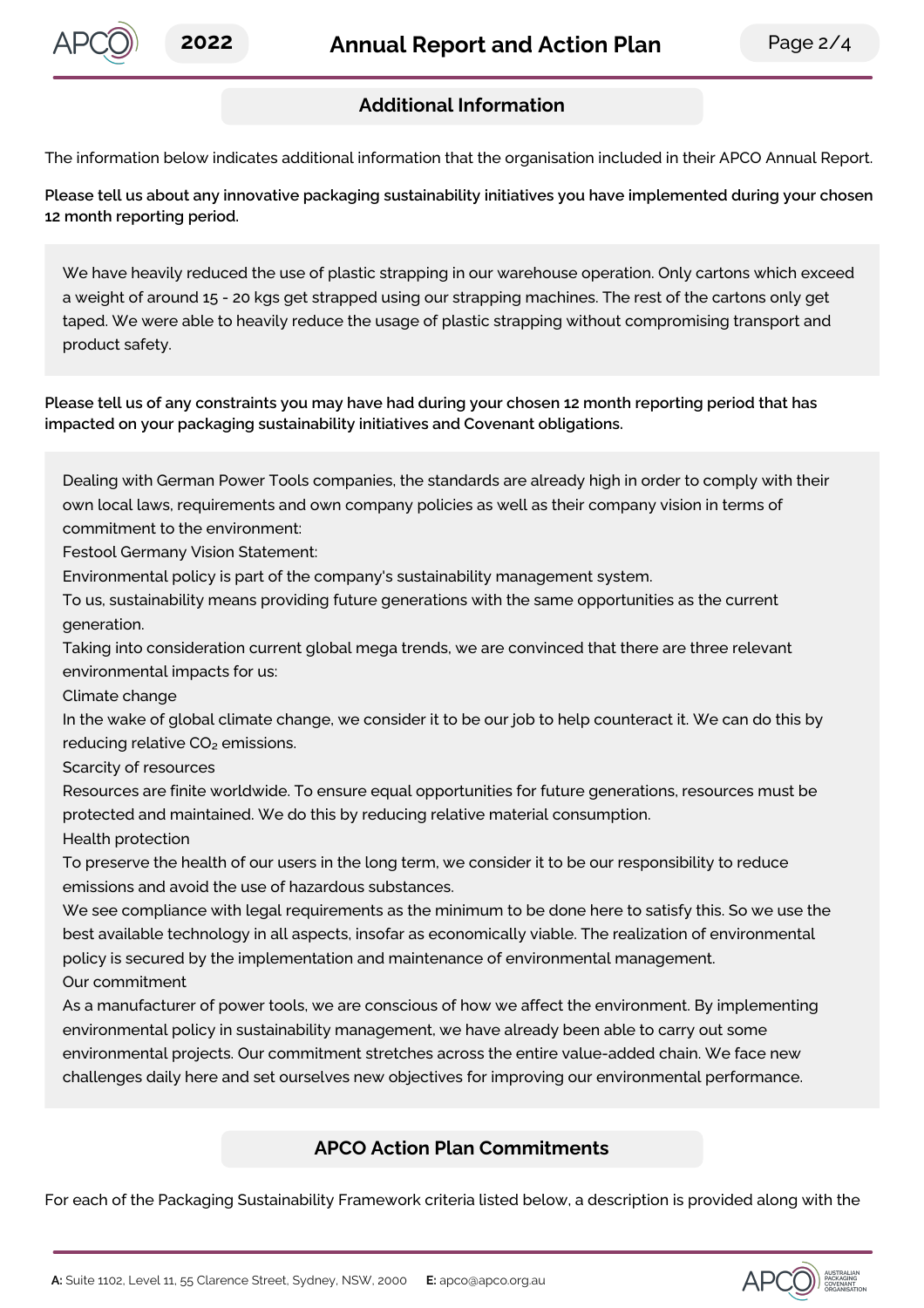commitments made by the organisation in their APCO Action Plan.

Criteria 1:

#### **Governance & Strategy:**

This criteria considers actions to integrate packaging sustainability into business strategies.

- Develop a strategy that includes goals for packaging sustainability that addresses the Sustainable  $\bullet$ Packaging Guidelines (SPGs) or equivalent.
- Include a commitment to the 2025 National Packaging Targets and aim to integrate it within business processes.

#### Criteria 2:

#### **Design & Procurement:**

This criteria considers actions taken to ensure that sustainability principles are considered in the design or procurement of both new and existing packaging through use of the Sustainable Packaging Guidelines (SPGs).

- Use the Sustainable Packaging Guidelines to review our packaging to identify opportunities for  $\bullet$ improvement.
- Record the outcomes of reviews or packaging using the Sustainable Packaging Guidelines so that any team member can refer back to them in future and for auditing purposes.
- Conduct packaging reviews using the SPGs for **20**% of our packaging.

## Criteria 3: **Recycled Content:**

This criteria considers actions taken to increase or optimise the amount of recycled material used by your organisation.

- Develop a policy or procedure to buy products and/or packaging made from recycled materials.  $\bullet$
- Aim to use recycled materials in any packaging where this is feasible, including:
	- $\circ$ Primary packaging
	- $\circ$ Secondary packaging
	- Tertiary packaging  $\Omega$

#### Criteria 4: **Recoverability:**

This criteria considers actions taken to improve the recovery of packaging at end-of-life and increase use of reusable packaging.

Investigate whether all of our packaging is recyclable at end-of-life and identify any gaps and  $\bullet$ opportunities for greater reuse or recycling.